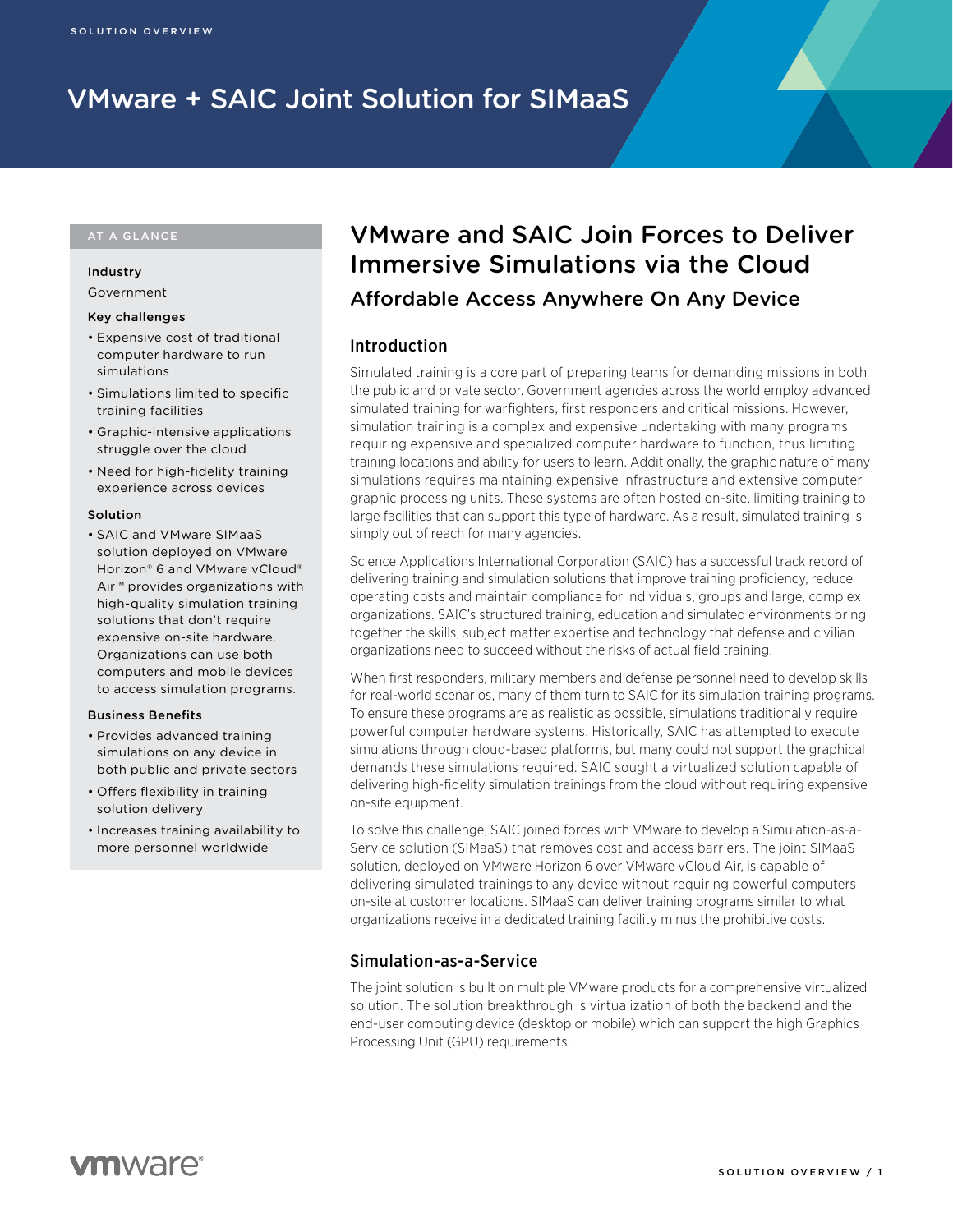#### SAIC Footprint

- Cloud Migration Edge
- Training On-Demand
- Simulation and Game Engineering

#### VMware Footprint:

- VMware Horizon 6
- VMware vCloud Air / VMware vCloud Government Services
- VMware vSphere® 6

#### Other Solution Partner Footprint

• NVIDIA GRID vGPU

#### Platform:

• iOS, Android, Windows, Linux

The flexible, performance-driven VMware vCloud Air platform is built for quick, secure cloud deployment of large applications, and a FedRAMP compliant version is available for US Federal Government customers. A virtualized solution means workers in remote areas around the world, such as distant military bases or outposts, can gain real-world virtual training previously only available at major training facilities. Users no longer need to travel away from their home station locations to develop skills through simulations.

For streamlined, secure access to training, agencies use the Horizon 6 virtualized desktop platform. The platform enables agencies to run training programs on any device, including personal laptops and tablets. Horizon 6, with its support for NVIDIA GRID vGPU, allows for virtualization of nearly any simulation application, including those requiring high-end hardware-accelerated 3-D graphics. Horizon 6 can deliver these simulations to stateless endpoints (e.g. zero clients and thin clients).

With the graphical performance and acceleration capabilities of vCloud Air and Horizon 6, SAIC is now able to bring three-dimensional simulations to customers and offer multiple options: standalone simulations, blended learning, interactive multimedia instructions and large-scale distributed virtual simulations and gaming. The solution delivers high-quality training anywhere in the world, thus reducing reliance on an off-site simulation center.



The SIMaaS solution ensures graphically demanding simulation programs run smoothly over the Internet, eliminating the need for government agencies to maintain powerful on-site computer hardware. The solution's rapid delivery means near-instantaneous reconfiguration of training facilities at significantly lower costs. The solution also offers a blended learning platform for game-based training and programs on smaller devices, such as tablets. By offering both types of training over the cloud, the SIMaaS solution delivers broad learning options for organizations in the field.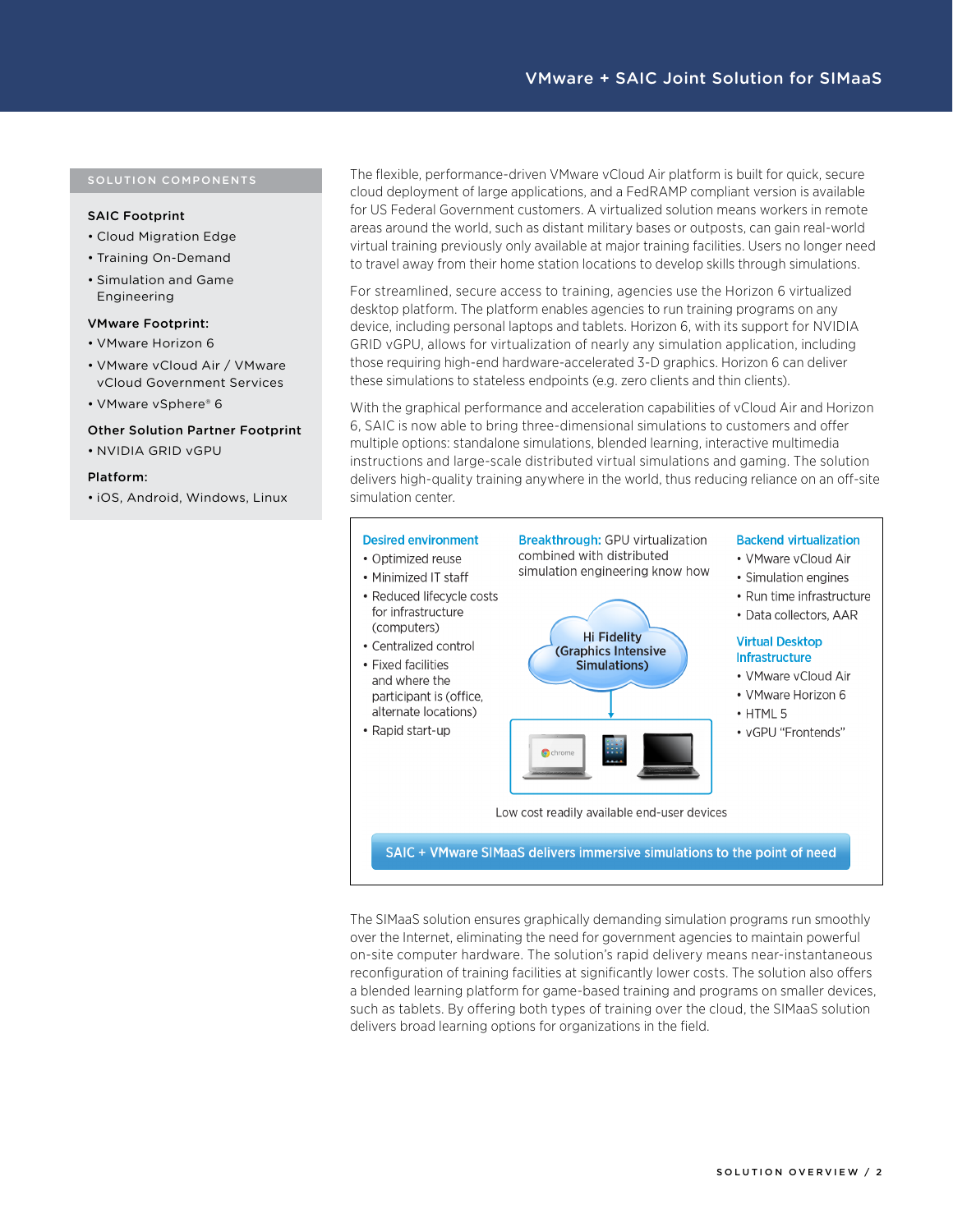# Business Results & Benefits

The SIMaaS platform brings simulation training to organizations without requiring significant on-site investment. SAIC and VMware can now offer SIMaaS-based training to organizations and deliver solutions to customers in ways that were not possible before.

#### Hosted Hi-Fi Simulations

With VMware's GPU acceleration, high-fidelity graphics are delivered via the cloud to create very realistic training environments. Defense agencies can now conduct war games through immersive and realistic 3-D simulated environments to help warfighters build the mental and physical preparedness they need for specialized missions. The vCloud Air backend runtime infrastructure ensures a smooth Hi-Fi experience for users even with the most graphically intensive programs.

#### Immersive Training at the Point-of-Use

Previously, soldiers and personnel had to leave work locations to train at simulation facilities that could support graphically intensive training programs. This was an inconvenience that increased travel costs and caused delays waiting for facility availability. Now, customers can train where they are and when they need it without sacrificing the quality of the simulation-based training.

#### Platform-Agnostic and Inexpensive End Devices

Organizations are now able to set up cost effective training environments. Customers can replicate the simulation experience found at major training facilities with much more cost-effective computing devices. With Horizon 6, training can be delivered on any device with no operating system dependencies. As personnel can train on base throughout the day, agencies are able to train more users in a shorter period of time. More cost-effective training devices, such as inexpensive laptops, can also be used, meaning organizations are not required to maintain expensive on-site computer equipment. These simpler devices save additional information technology costs and expand opportunities for personnel learning.

#### Portable Blended Learning for Employees

Government agencies and private sector organizations can now deliver portable training modules to personnel through blended learning applications. These modules use an interactive, game-based approach to provide instructional materials to employees on any device, including iPads® and other tablets. By not relying on a training facility for continued learning, employees can train in barracks and other locations on their own, boosting learning opportunities while on the job. With vCloud Air, the SIMaaS solution delivers a blended learning environment that allows users to have a highly immersive experience on any device.

Blended learning environments also have the advantage of portability. Learning modules can be easily configured per military unit or per user. Blended learning is not tied to any infrastructure, meaning reassigned personnel can take tablets with them without losing access to training. Although many training resources require significant storage space, the VMware cloud-based solution means data can be stored remotely without requiring users to download material to devices. This saves device space for other information users may not be able to access online, such as photos or contacts. When users need to train, the applications are always available through Horizon 6. Hosting training in the cloud means users still have applications available for whenever they reach the next step in their learning process.